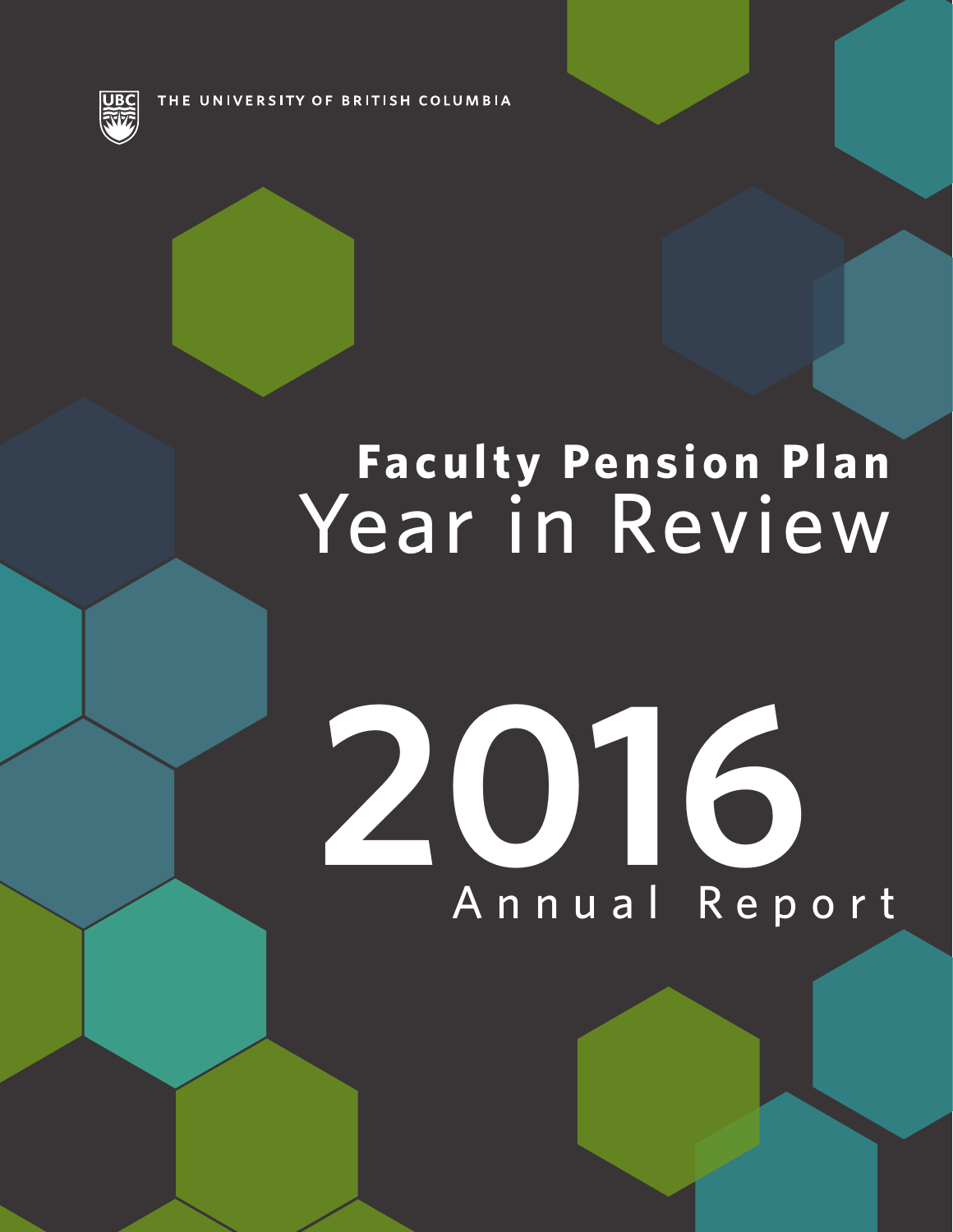# Contents

| Message from the Chair               |    |
|--------------------------------------|----|
| 2016 at a Glance                     |    |
| <b>Financial Statistics</b>          | Д  |
| <b>Membership Statistics</b>         | 6  |
| Investments                          |    |
| <b>Market Commentary</b>             | 10 |
| <b>Fund Rates of Return</b>          | 13 |
| Investment Managers' Rates of Return | 14 |
| About the Plan                       |    |
| <b>Plan Overview</b>                 | 16 |
| <b>Board of Trustees</b>             | 17 |
| Management & Staff                   | 18 |
| Service Providers                    | 19 |
|                                      |    |

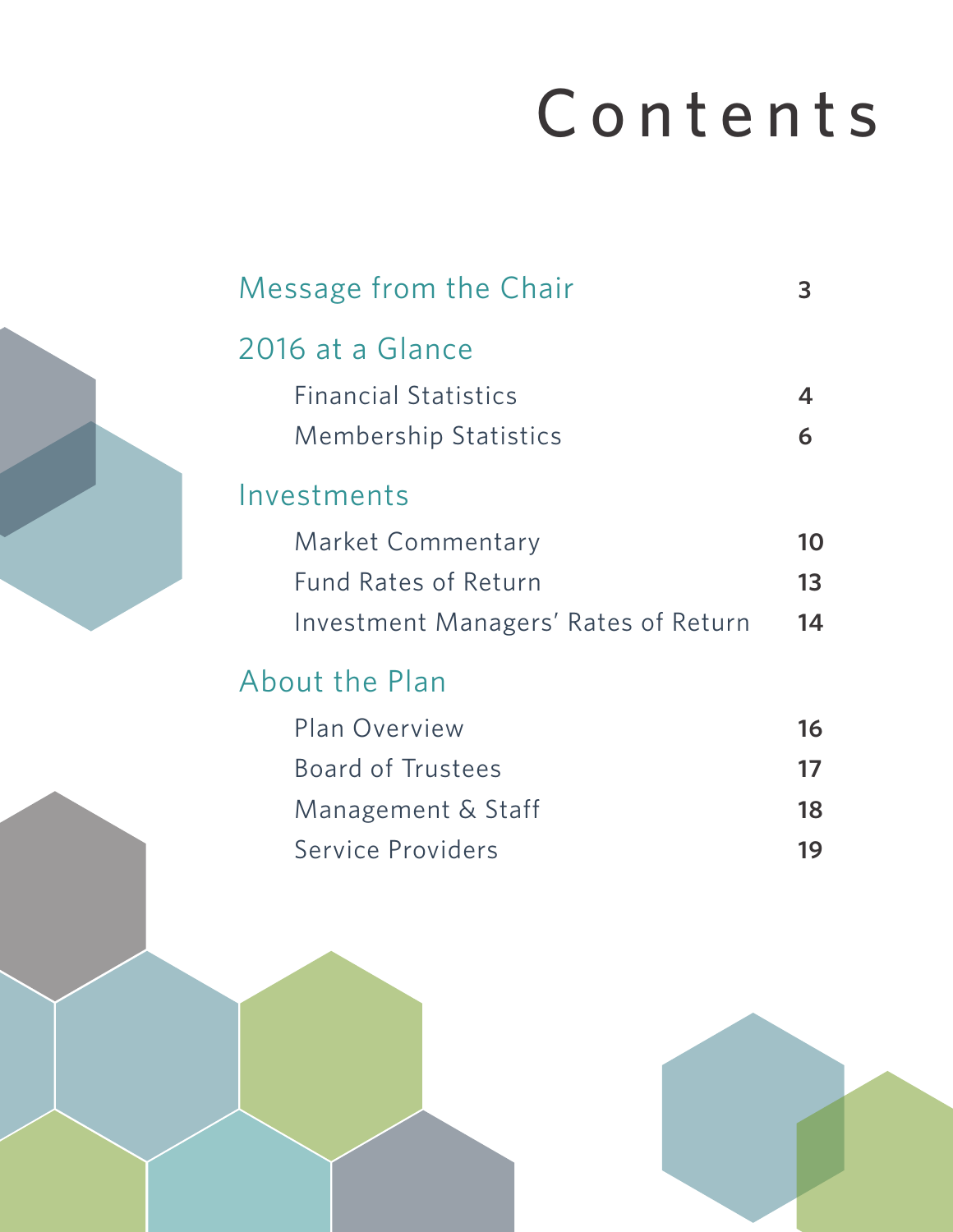### Message from the Chair

Dear Members:

We are pleased to present the UBC Faculty Pension Plan's (FPP) Annual Report: *2016 Year in Review*.

On the investment side, 2016 witnessed large differences in returns between the various asset classes in which the UBC FPP is invested. Canadian equity returns were very strong, largely as a result of the bounce-back in energy and metal prices and the good performance of the financial sector. Foreign equities had lower returns as a result of both an appreciating Canadian dollar and their lower overall exposure to the strong energy and mining sectors.



*Photo credit: Martin Dee*

Bond returns were also low in 2016, given the continued low interest rate environment and the U.S. increased interest rates late in the year, which drove down Canadian bond prices. The UBC FPP Balanced Fund's return of 6% for the year was in line with our expected longer term results.

In 2016 a few changes were made to the UBC FPP's investment manager structure. These included;

- i. Removing one of the Canadian equity managers (PCJ), due to lower-ranked performance, and reallocating its assets to the remaining three managers, and
- ii. Adding two new foreign equity mandates, a Global Equity fund and a Global Low Volatility Equity fund, both managed on a passive basis by BlackRock Investments. The mandate for U.S. Equity only (also BlackRock) was terminated.

These changes affected the Balanced Fund, Canadian Equity Fund, and Foreign Equity Fund Options.

We are excited to have launched a new Plan website in July 2016. The new website is more user-friendly and easier to navigate. We have added a number of new features and plan to continue to make improvements to better serve the members.

Dr. Joyce Boon and I were re-appointed to the Board of Trustees for a four-year term, effective January 1, 2017. Dr. Boon has been an Appointed Trustee since Okanagan University-College joined UBC in 2006, and I have been an Appointed Trustee and Chair of the Board since January 1, 2004.

I look forward to meeting many of you at the Pension Forum on May 10 at the Marine Drive Residence. There will be information booths available and there will also be short presentations from me as UBC FPP Chair and from management.

In closing, I would like to thank the other board members for their exemplary service and commitment over the past year. I would also like to thank the Pension Administration Office staff for their dedicated efforts. I look forward to working with them all in 2017.

Yours truly,

food Blom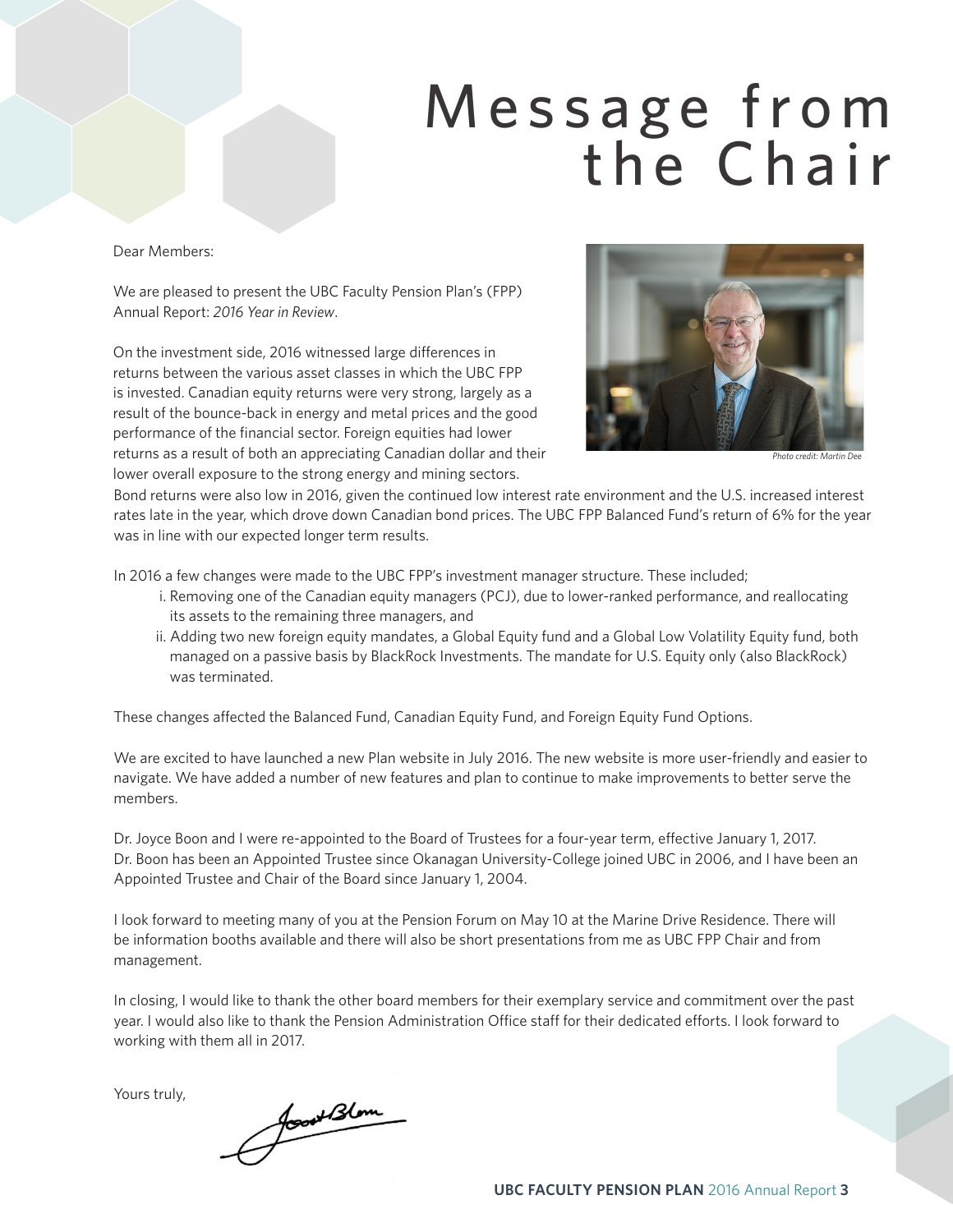### **Financial Statistics**

All figures are based on the Plan's audited 2016 Financial Statements which will be available on the UBC FPP website under the **Plan Governance** tab, on the **Annual Reports & Financial Statements** page.

#### **Market Value of the Funds as at December 31, 2016**



#### **Market Value of the Funds for last five years**

All figures as at December 31

|                                               | 2012            | 2013            | 2014            | 2015            | 2016            |
|-----------------------------------------------|-----------------|-----------------|-----------------|-----------------|-----------------|
| <b>Balanced Fund</b>                          | \$1,246,829,399 | \$1,432,622,204 | \$1,587,262,145 | \$1,655,735,859 | \$1,749,754,369 |
| <b>Bond Fund</b>                              | \$78,343,673    | \$53,817,936    | \$57,369,657    | \$50,718,051    | \$55,511,439    |
| <b>Canadian Equity Fund</b>                   | \$106,331,985   | \$126,022,267   | \$133,862,533   | \$125,471,482   | \$157,985,095   |
| <b>Foreign Equity Fund</b>                    | \$45,873,527    | \$79,281,556    | \$95,616,095    | \$126,230,452   | \$124,615,404   |
| <b>Short Term Investment</b><br>Fund          | \$51,364,549    | \$41,860,713    | \$38,246,438    | \$34,407,793    | \$31,456,062    |
| <b>Guaranteed Investment</b><br>Certificates* | \$14,980,211    | \$14,510,620    | \$14,948,646    | \$16,616,001    | \$19,680,631    |
| <b>Total Market Value of</b><br><b>Funds</b>  | \$1,543,723,343 | \$1,748,115,296 | \$1,927,305,514 | \$2,009,179,637 | \$2,139,003,000 |

\*GICs were introduced into the FPP in May of 2012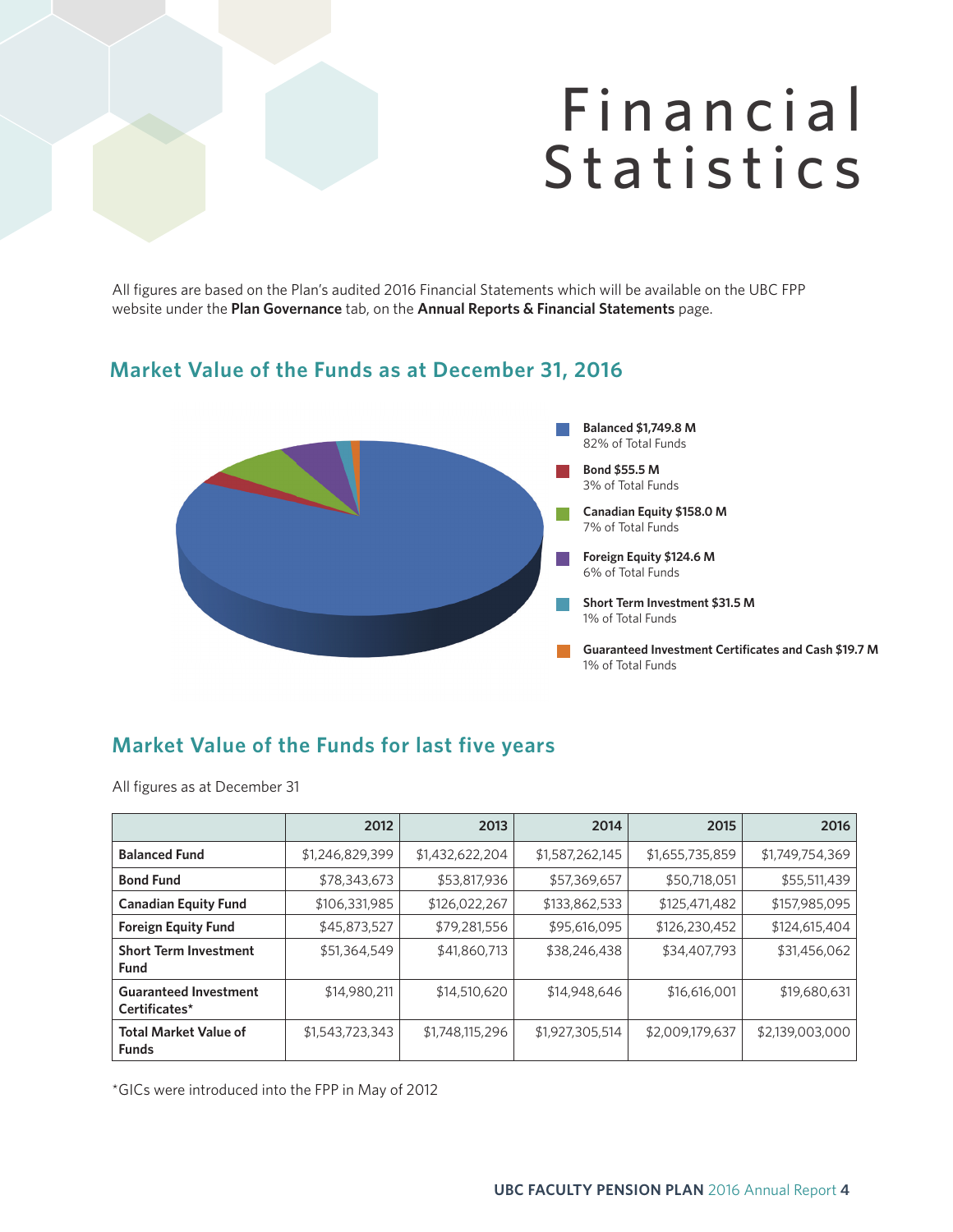### **Cash Flow for last five years**

All figures as at December 31

|                                                    | 2012         | 2013         | 2014         | 2015         | 2016         |
|----------------------------------------------------|--------------|--------------|--------------|--------------|--------------|
| <b>Cash Flow</b>                                   |              |              |              |              |              |
| <b>Contributions</b>                               |              |              |              |              |              |
| <b>Employer</b>                                    | \$35,227,042 | \$38,017,045 | \$38,373,562 | \$38,901,720 | \$41,154,069 |
| <b>Employee</b>                                    | \$17,489,426 | \$19,135,063 | \$18,997,745 | \$19,248,282 | \$20,838,337 |
| Voluntary                                          | \$639,088    | \$715,204    | \$851,428    | \$830,213    | \$768,187    |
| Transfers-in from other<br><b>Registered Plans</b> | \$4,370,025  | \$8,405,522  | \$6,284,112  | \$4,695,115  | \$8,282,729  |
| <b>Retirement Benefits Paid</b>                    | \$23,039,693 | \$29,042,231 | \$37,728,149 | \$45,718,463 | \$49,089,810 |
| <b>Withdrawals and Transfers-out</b>               | \$26,088,753 | \$37,020,072 | \$34,572,366 | \$45,627,952 | \$27,371,597 |

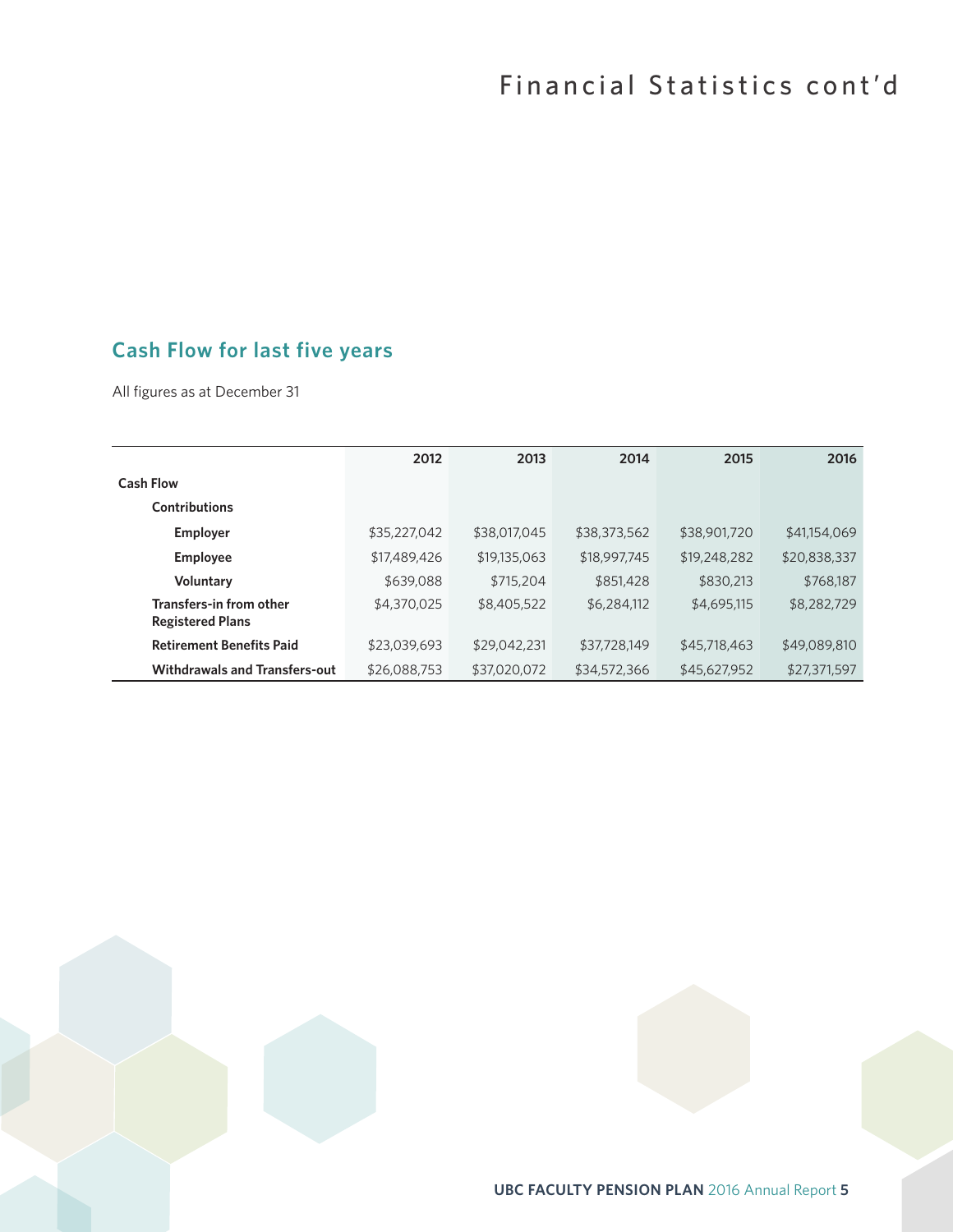### M e m b e r s h i p Statistics

#### **Number of Members as at December 31**

The number of retirees in the Plan has more than doubled since 2006. "Active" refers to eligible plan members. who are currently employed by UBC or other participating employers, and "Deferred" refers to members who are no longer employed but have chosen to leave their pension funds in the Plan.



#### **New Enrolments as at December 31**

Enrolments into the Plan in 2016 decreased about 6.4% from 2015.

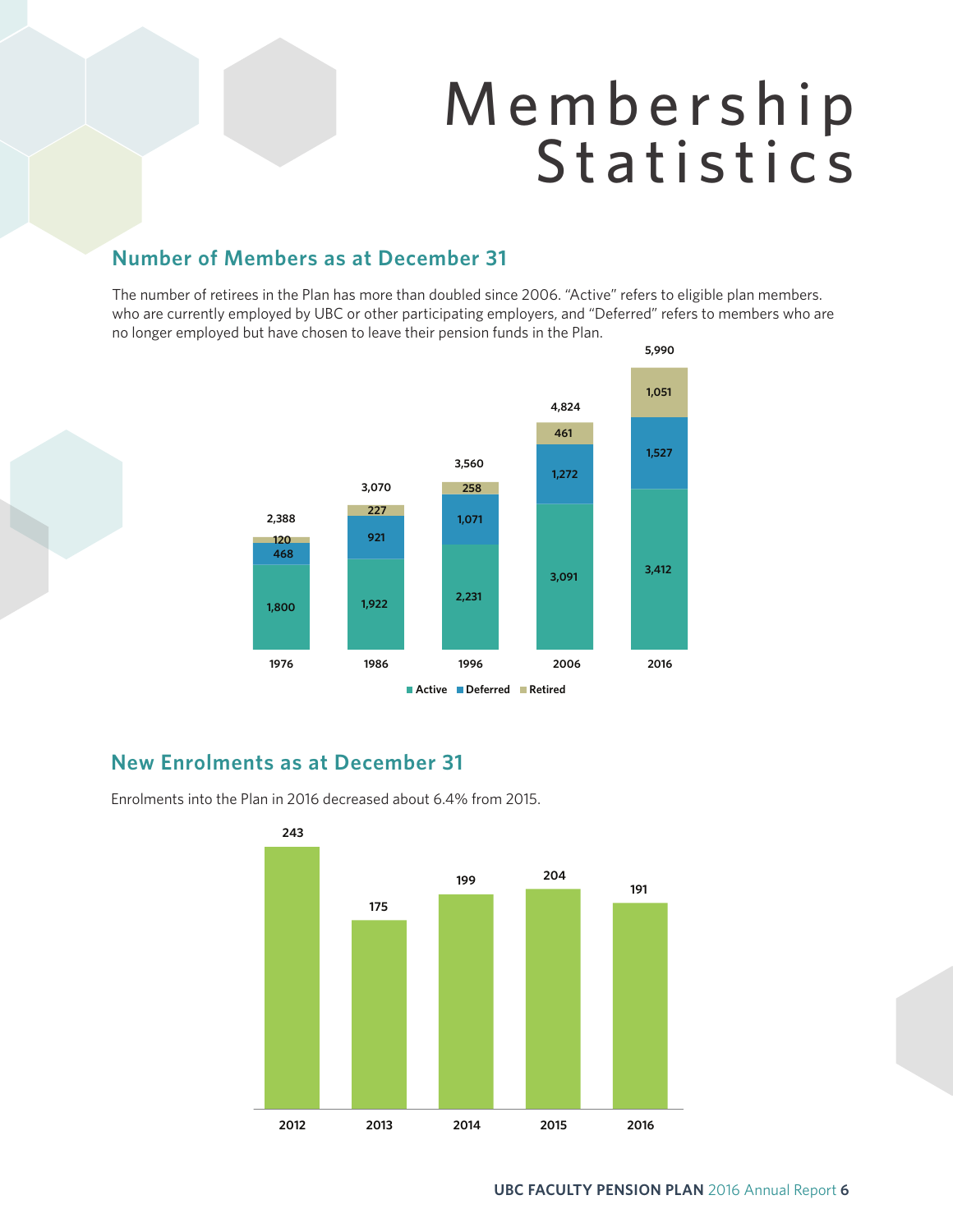#### **Active Members by Age Group as at December 31, 2016**



The average and median age of Active members is 51 years.

#### **Deferred Members by Age Group as at December 31, 2016**

The average and median ages of Deferred members are 54.3 years and 55 years respectively.



**Age**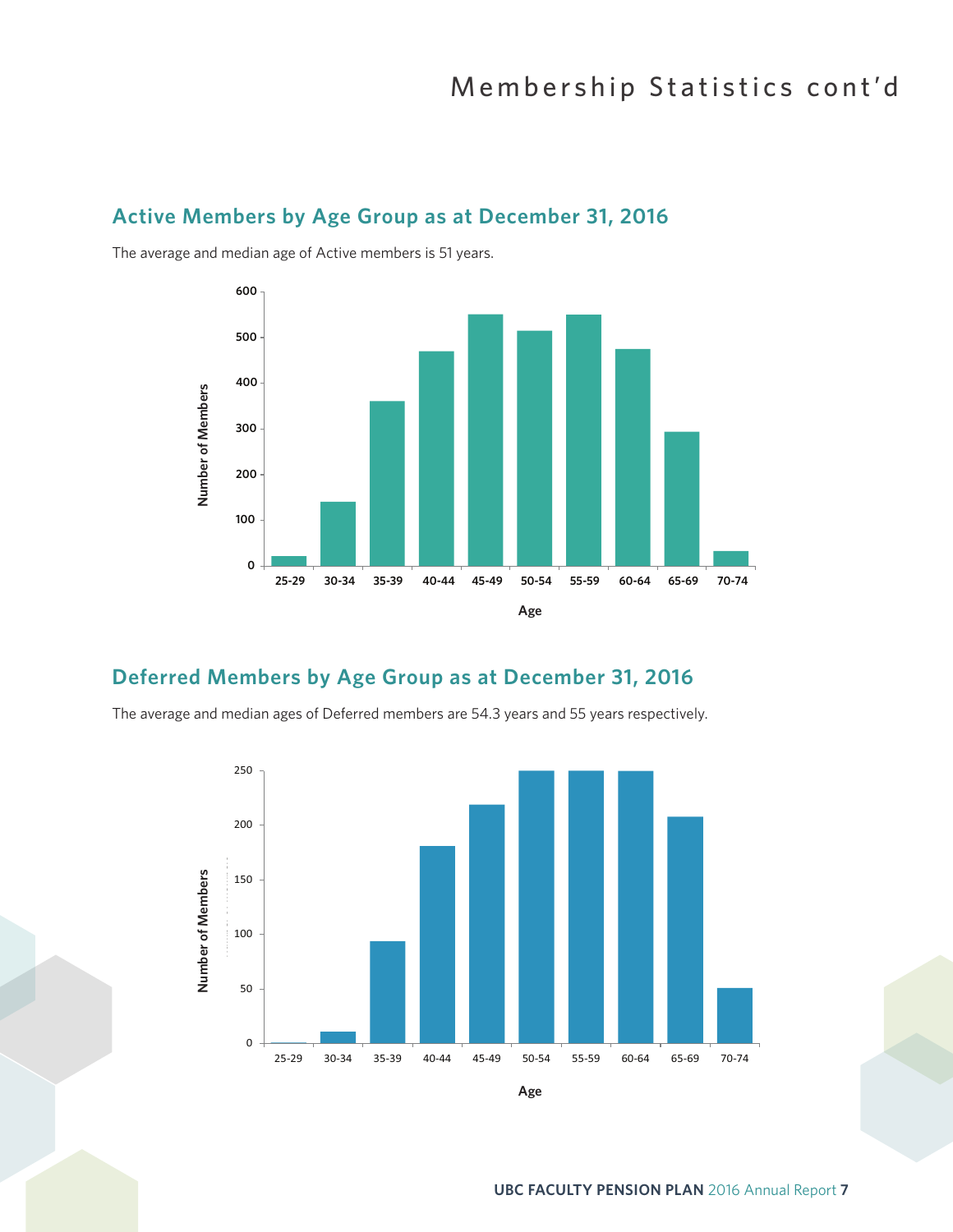### Membership Statistics cont'd

#### **Retired Members by Age as at December 31, 2016**

In 2016, there were 1051 retired members who have elected one or more retirement options from the Plan. The average and median ages of Retired members are 74.6 years and 74 years respectively.



#### **Retirement Options elected by Members as at December 31, 2016**

Members may choose to elect more than one retirement option; therefore, some members have a combination of retirement options from the Plan.



**Retirement Option Retirement Option**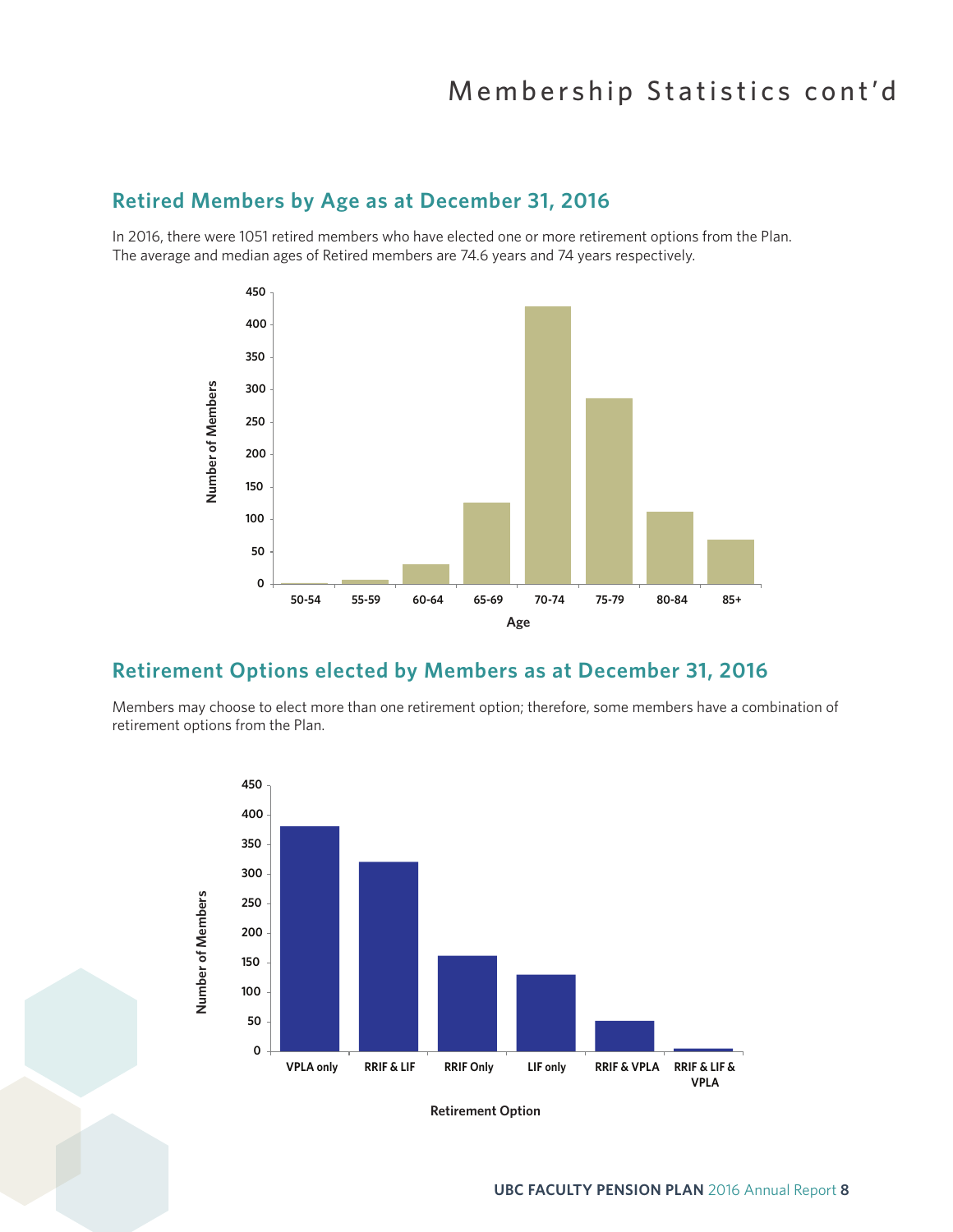### Membership Statistics cont'd

#### **Where new retirees put their money**

The following two graphs show where new retirees put their money within the UBC FPP retirement options (Variable Payment Life Annuity, LIF-Type Payment, and RRIF-Type Payment).



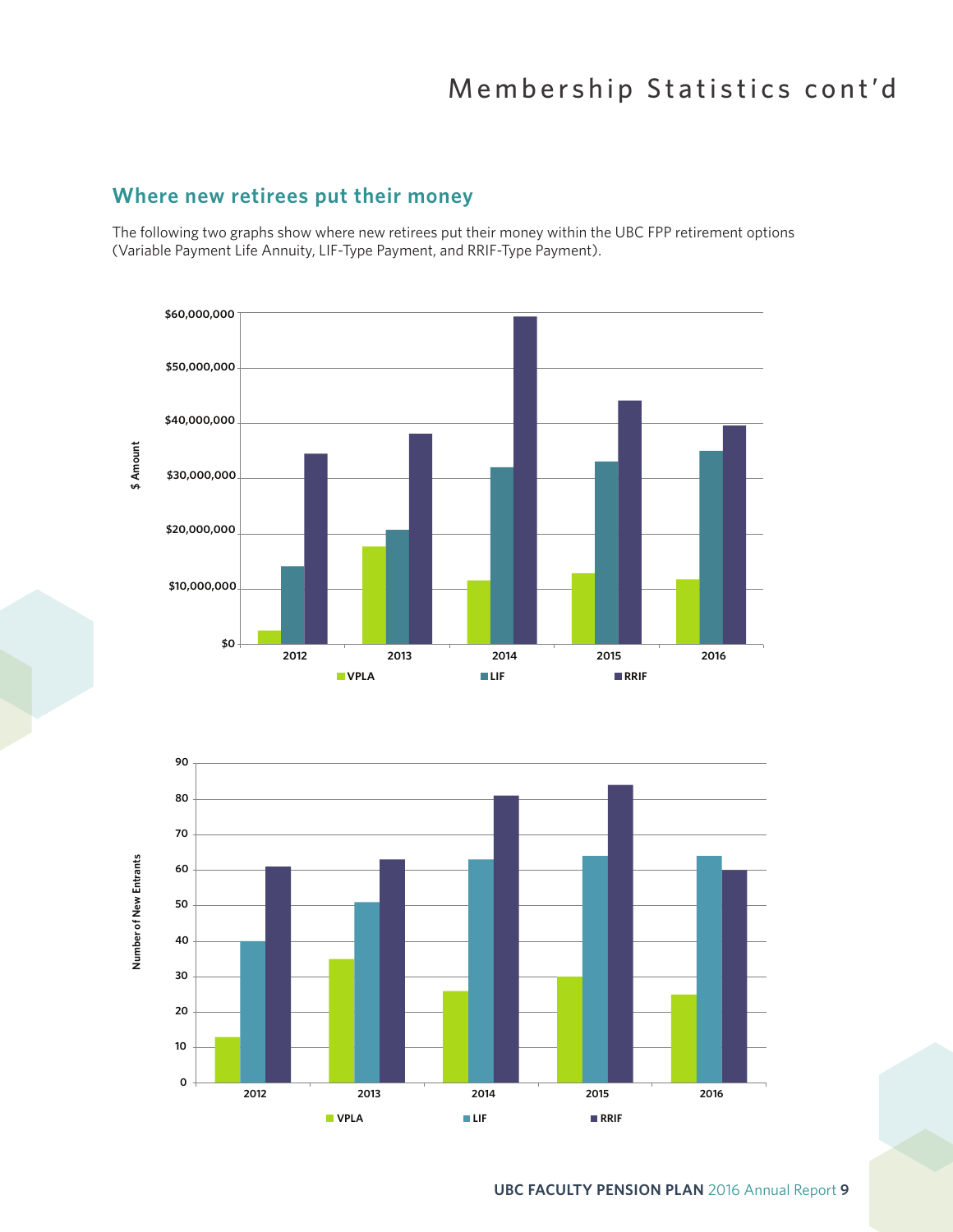### **Market** C o m m e n t a r y

The various Funds' gross returns (before fees) are used in the Market Commentary to be consistent with the method in which these returns are compared to other similar funds. The UBC Faculty Pension Plan website provides these returns both before and after fees.

#### **Background**

The past year had several key events that affected the markets. On the political side, the Brexit vote in mid-2016 and Trump's election in late 2016 had an effect. On the monetary side, interest rates continued to be very accommodative (i.e. low) with many countries still having negative real interest rates. The U.S. Federal Reserve Bank bucked this trend by increasing interest rates (albeit by a small 0.25%) in the fourth quarter of 2016. With commodities, energy and many metal prices staged strong comebacks from their big drops in 2015. This provided a tailwind for the resource-oriented Canadian market. Global economic growth continued at a slow pace in many developed countries although there appeared to be some renewed optimism among investors on this front by year-end.

#### **Balanced Fund**

Overall in 2016, the Balanced Fund had a return of 6.1% bringing the ten-year return to a respectable 6.1% per annum. Of particular strength in 2016 was the Canadian equity component, which comprises 20% of the Fund, and returned 21.3% for the year. This was a significant turnaround from this component's performance of -6.8% in 2015. Bond returns were low at 1.8% as interest rates remained very low. Later in 2016, there was fear of potential increases in interest rates which hurt bond prices. Foreign equities, including both U.S. and developed non-North American markets, returned just 3.2% in 2016 after returning almost 20% in 2015. The Real Estate portion of the Fund (i.e. 10% policy weighting) performed reasonably well again at 5.7% for the year. This return was mainly derived from the leasing income of these commercial properties as any capital gains were quite low in 2016. The return from the Real Estate component of the Fund has been a very respectful 7.8% per annum over the last 10 years. During 2016, there were changes made to both the Canadian and Foreign equity investment managers as described under those funds below.

The Balanced Fund's one-year performance of 6.1% ranked in the fourth quartile relative to a peer comparison of other similar balanced funds. The Fund often underperforms other balanced funds when stock returns are high given the more conservative asset mix profile of the Balanced Fund (i.e. less equity weighting at 50% on average than its peers). The higher percentage weighting to non-Canadian equity than many of its peers also explained some of this relative underperformance given the lower returns in foreign equities. Over a ten-year period, the Fund's strong return performance versus other similar balanced funds has ranked in the second quartile while also ranking in the "least risky" quartile compared to its peers.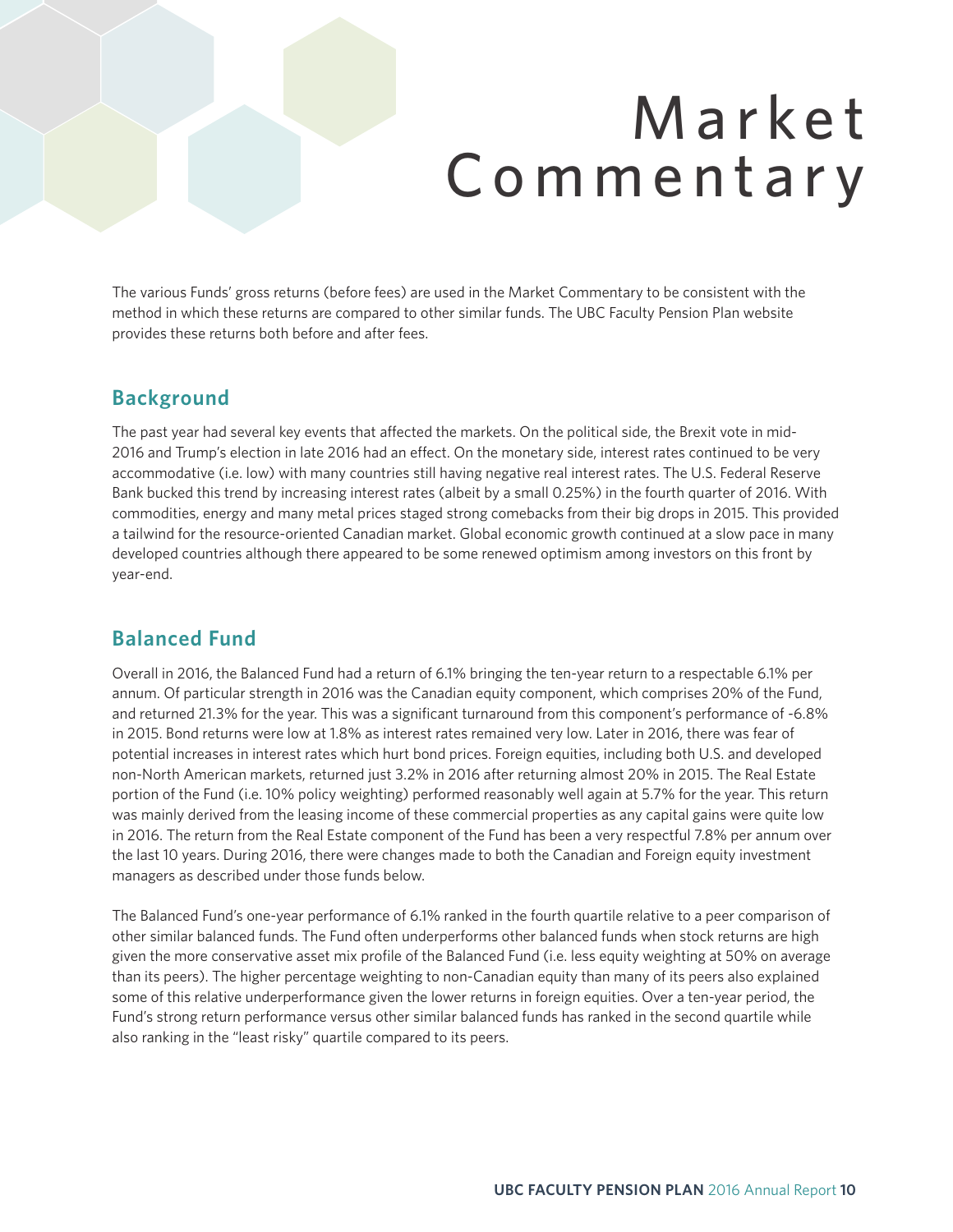### Market Commentary cont'd

#### **Bond Fund**

The Bond Fund had a one-year return of 1.8% as bonds experienced another year of low returns in 2016. The Bank of Canada left their Overnight Lending Rate at 0.5% throughout the year. At the end of 2016, a ten-year Government of Canada bond was yielding only 1.7%. Longer term, the Fund's gross return is 5.1% per annum over the last ten years with a low level of volatility. The U.S. Federal Reserve raised interest rates by 0.25% in the fourth quarter and indicated more increases were very likely in 2017. This hurt bond prices with the fourth quarter return of -3.4% being one of the weakest quarterly returns in over 20 years. Many foreign countries continue to have negative real interest rates as their central banks strive to stimulate economic demand and spending.

Of our two active bond managers with mandates which allow a limited amount of investing in bonds outside of Canada, both managers significantly outperformed their index benchmarks. Over longer periods (five and ten years), both of these managers have been exceeding the benchmark return by a material amount (0.5% to 0.7% per annum) while adding a further level of diversification to the Fund. These two active managers now represent over half of the weighting of the Bond Fund. The Fund's 20% allocation to Real Return Bonds (RRBs) helped overall results somewhat in 2016 as they returned 2.8% for the year, or roughly 1% above the nominal bond index benchmark. The fourth bond manager has a passive mandate and they matched the bond index return of 1.7% for the year.

The Bond Fund's performance relative to other similar bond funds has been below average (i.e. fourth quartile) over the last five years and second quartile over ten years. The risk level has been somewhat higher than the average bond fund over the last ten years largely due to the holding in RRBs which tend to have more volatile returns than nominal bonds. These RRBs are being held primarily as protection against potentially rising inflation rates.

#### **Canadian Equity Fund**

The Canadian Equity Fund posted a very strong return of 21.2% in 2016 and has returned 6.3% per annum over the past ten years. The Canadian stock market index remains heavily weighted in commodity stocks (i.e. energy and mining companies) whose high returns largely explained the strong results. Also, the large Financial sector (35% weighting in the stock index) performed very well with a 24% increase in 2016.

The large increase in both metal and energy prices, especially oil prices which were up very significantly for the year, were the main reasons for the strong return in 2016. The Energy sector makes up 21% of the market index and this sector's return for the year was 35%. Mining stocks also had a strong year as many metal prices had large increases leading to the Materials sector of the index rising 41% for the year. This was the strongest performing sector after being down over 20% in 2015.

The Fund is managed by three different investment firms, each handling approximately one third of the Fund after one manager was terminated in 2016 due to underperformance. One of the three managers in the Fund significantly outperformed the stock index benchmark for the year while the other two managers failed to achieve the index return. Over ten years, the Fund's return is 1.6% per annum above the index benchmark return, reflecting the high value added from all three of our active managers.

Over a ten-year timeframe, the Fund's performance ranks high in the second quartile compared to similar Canadian equity funds, while having a risk profile that is near the average peer fund. This is a result largely due to the fund's high level of diversification by manager and investment style.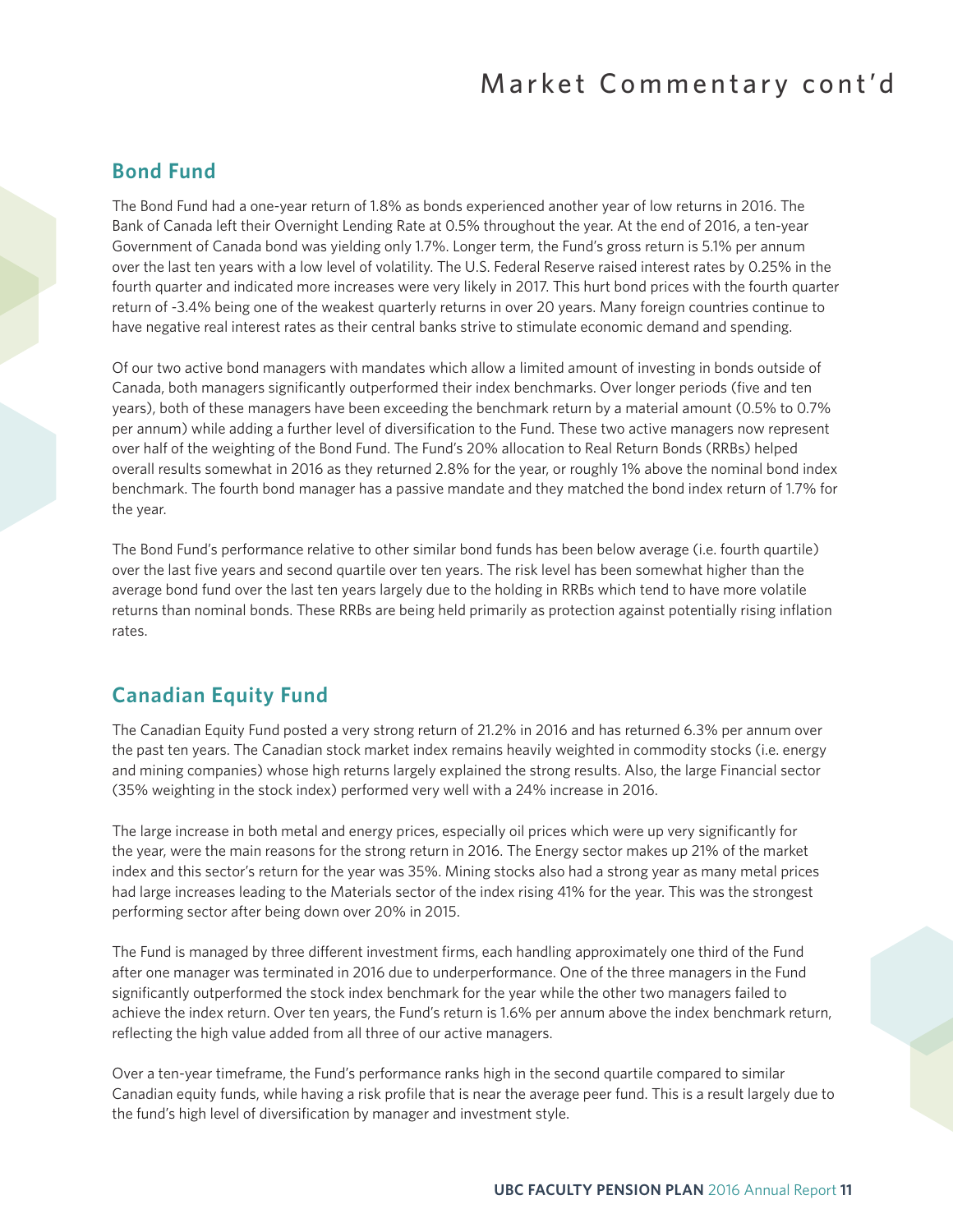#### **Foreign Equity Fund**

The Foreign Equity Fund had a low return of 3.2% in 2016, after being up 19.6% in 2015. The longer-term result for this Fund over ten years is 5.7% per annum, which includes the very low results from the global financial crisis in 2008. The Fund's manager structure was revised somewhat in 2016. Two new mandates were added (i.e. Global equity and Global Low Volatility equity) both managed on a passive basis. These two new mandates represent one third of the fund with the other two active global managers representing the other two thirds. Overall the Fund was weighted roughly 58% in U.S. stocks, 39% in non-North American stocks (e.g. U.K., Europe, and Japan) and 3% in Emerging Market stocks when the four global managers' positions were combined.

The appreciating Canadian dollar against the currencies of most developed countries hurt the returns of the Fund's foreign equities for the year when these returns are converted back into the Canadian dollar, given we do not hedge our currency exposure. For example, the MSCI World index returned 9% in Local currencies whereas the return was only 4.3% when converted back to Canadian dollars. In particular, the Canadian dollar appreciated strongly against the U.K. pound (by 23%) and the Euro (by 6%) in 2016.

The Fund's strong five-year returns (18% per annum) ranks high in the first quartile while the fund's risk profile is just a little higher than average in comparison to its peer group of foreign equity funds. Since the significant restructuring of this Fund about seven years ago, these relative results have continued to show strong improvement. The ten-year return at 5.7% is about average as is its risk level versus its peer group of foreign equity funds.

#### **Short Term Investment Fund (STIF)**

The STIF's return in 2016 was 0.7%, reflecting the continued very low interest rate environment throughout the year. The Bank of Canada's Overnight Rate remained the same in 2016 at 0.5%. The Fund only invests in very high quality fixed income instruments with very short (i.e. typically 45 days or less) maturities. The fund held 32% in Federal bonds, 25% in Provincial bonds and 43% in high quality Corporate bonds at the end of 2016. Investment management of this Fund was switched to Sun Life Financial in late 2015, largely for improving operational efficiency.

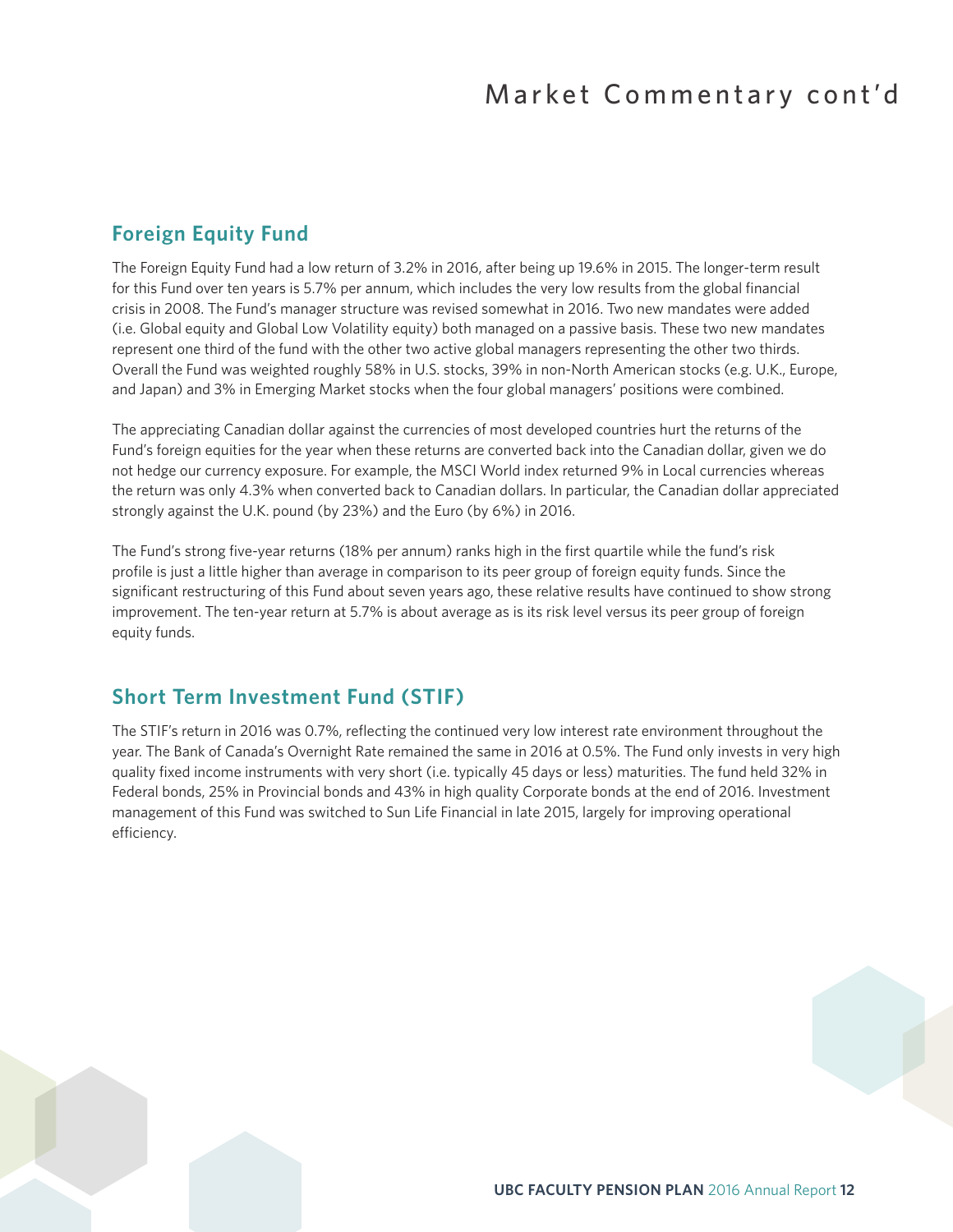### Fund Rates of Return

The following table provides performance results for periods ending December 31, 2016. The absolute returns are compared with returns of composite indices, which reflect the asset allocation of each fund. Relative rankings indicate the investment fund's percentile standing within a universe of comparable funds.

|                                           | 1 year | 5 years | 10 years | <b>Relative Ranking</b>            |         |          |
|-------------------------------------------|--------|---------|----------|------------------------------------|---------|----------|
|                                           |        |         |          | $(1st percentile is best ranking)$ |         |          |
|                                           | $\%$   | $\%$    | $\%$     | 1 year                             | 5 years | 10 years |
| <b>Balanced Fund - gross<sup>1</sup></b>  | 6.05   | 9.55    | 6.10     | 80                                 | 48      | 39       |
| Balanced Fund - net <sup>2</sup>          | 5.62   | 9.03    | 5.58     |                                    |         |          |
| Composite Index $1^3$                     | 6.33   | 8.39    | 5.47     |                                    |         |          |
| <b>Bond Fund</b> - gross                  | 1.75   | 3.05    | 5.09     | 80                                 | 92      | 35       |
| Bond Fund - net                           | 1.43   | 2.73    | 4.76     |                                    |         |          |
| Composite Index 2 <sup>4</sup>            | 1.90   | 2.87    | 4.88     |                                    |         |          |
| <b>Canadian Equity Fund - gross</b>       | 21.25  | 10.93   | 6.30     | 20                                 | 44      | 30       |
| Canadian Equity Fund - net                | 20.78  | 10.47   | 5.85     |                                    |         |          |
| Composite Index 3 <sup>5</sup>            | 21.09  | 8.38    | 4.73     |                                    |         |          |
| Foreign Equity Fund - gross               | 3.18   | 17.96   | 5.71     | 65                                 | 19      | 48       |
| Foreign Equity Fund - net                 | 2.74   | 17.30   | 5.12     |                                    |         |          |
| Composite Index 4 <sup>6</sup>            | 3.03   | 17.23   | 5.98     |                                    |         |          |
| <b>Short Term Investment Fund - gross</b> | 0.67   | 1.10    | 1.53     | 56                                 | 21      | 63       |
| Short Term Investment Fund - net          | 0.48   | 0.93    | 1.37     |                                    |         |          |
| Composite Index 57                        | 0.51   | 0.81    | 1.39     |                                    |         |          |

Average annual rates of return are compounded monthly. Past performance is not necessarily indicative of future results.

<sup>1</sup> The Gross rate of return is the rate of return of the fund before investment management and administration fees have been reflected. However, the return is net of the investment managers' operating expenses.

<sup>2</sup> The Net rate of return is the rate of return of the fund after all expenses have been reflected.

<sup>3</sup>**Composite Index 1**: 32% FT TMX Bond Universe, 13.3% S&P/TSX, 6.7% S&P TSX Capped, 5% MSCI ACWI ex Canada, 20% MSCI World ex Canada, 5% MSCI World ex Canada Minimum Volatility, 10% CPI + 4%, 8% FT TMX Real Return Bonds

<sup>4</sup>**Composite Index 2**: 80% FT TMX Bond Universe, 20% FT TMX Real Return Bonds 5 **Composite Index 3**: 66.7% S&P/TSX, 33.3% S&P/TSX Capped

<sup>6</sup>**Composite Index 4**: 66% MSCI World ex Canada, 17% MSCI ACWI ex Canada, 17% MSCI World ex Canada Minimum Volatility

<sup>7</sup>**Composite Index 5**: FT TMX 91-Day TB Index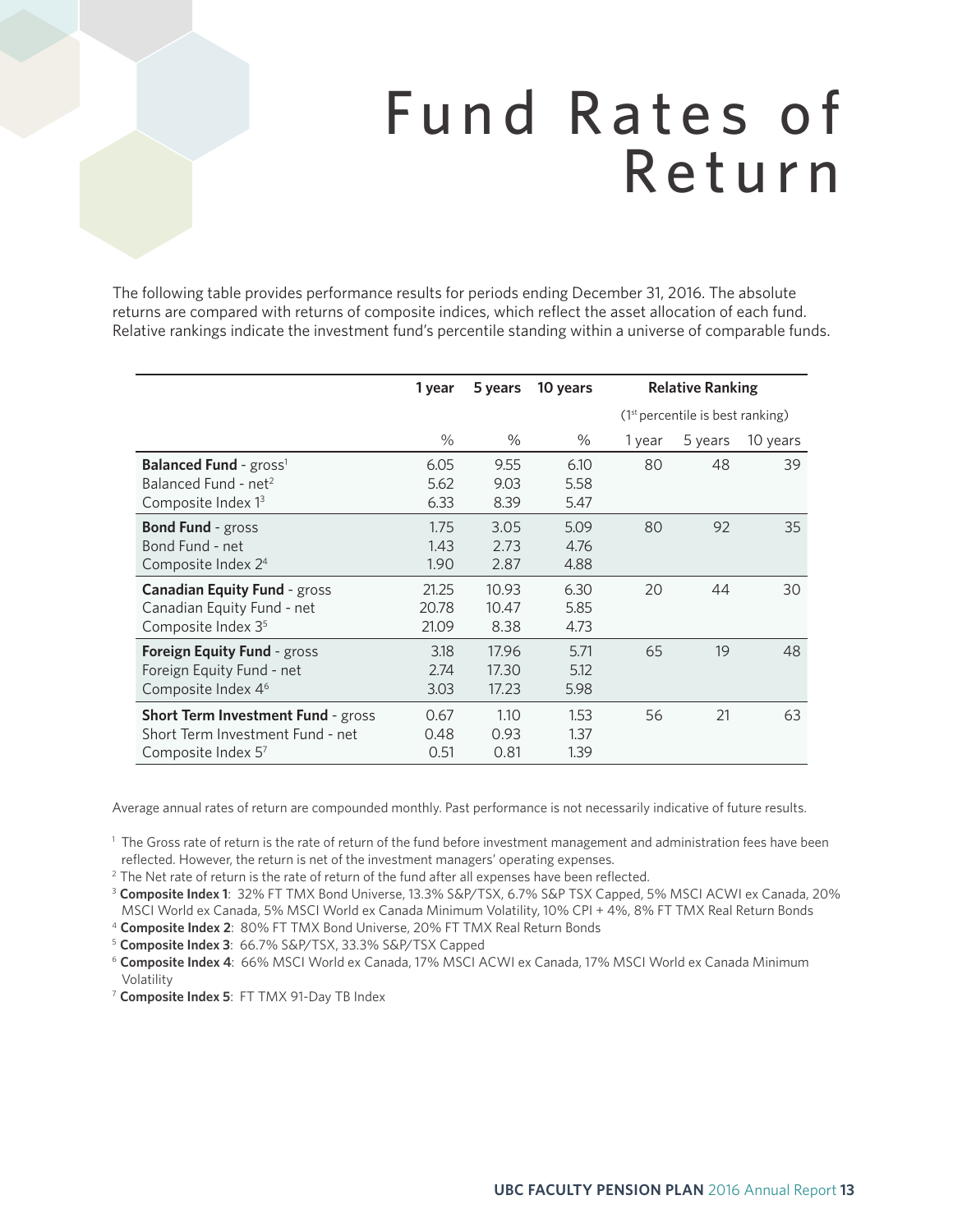### I n v e s t m e n t Managers' Rates of Return

The following table details each manager's performance for the periods ending December 31, 2016. The trustees and management monitor the performance of each of the managers and meet with them regularly to review their performance. Measured against comparable managers, each manager's relative performance is expected to rank in the top third. The managers are also expected to achieve returns greater than their index-based benchmark over a four-year period.

| <b>Asset Class</b>                                         | Gross Rates of Return (%) <sup>1</sup> |         |         |         |
|------------------------------------------------------------|----------------------------------------|---------|---------|---------|
| Manager                                                    | For periods ending December 31, 2016   |         |         |         |
| <b>Index-based Benchmark</b>                               | 1 year                                 | 2 years | 3 years | 4 years |
| Canadian Equity <sup>2</sup>                               |                                        |         |         |         |
| Connor, Clark & Lunn Q-Growth Fund                         | 17.32                                  | 5.81    | 7.70    | 11.87   |
| S&P/TSX Composite TR                                       | 21.08                                  | 5.36    | 7.06    | 8.52    |
| Guardian Capital LP                                        | 18.22                                  | 6.77    | 8.86    | 10.10   |
| Leith Wheeler Investment Counsel                           | 30.73                                  | 7.53    | 8.05    | 11.99   |
| S&P/TSX Capped Composite Index                             | 21.09                                  | 5.36    | 7.07    | 8.52    |
| Non-Canadian Equity <sup>3</sup>                           |                                        |         |         |         |
| <b>MFS</b>                                                 | 4.57                                   | 11.37   | 12.31   | 18.22   |
| JP Morgan                                                  | 2.23                                   | 10.45   | 11.76   | 17.66   |
| MSCI World ex Canada Net (CAD) Index                       | 3.27                                   | 11.34   | 12.40   | 17.96   |
| BlackRock MSCI ACWI ex Canada Index                        | n/a                                    | n/a     | n/a     | n/a     |
| MSCI ACWI ex Canada Index                                  | n/a                                    | n/a     | n/a     | n/a     |
| BlackRock MSCL World ex Canada Minimum<br>Volatility Index | n/a                                    | n/a     | n/a     | n/a     |
| MSCI World ex Canada Minimum Volatility<br>(CAD) Index     | n/a                                    | n/a     | n/a     | n/a     |

*continued on next page*

<sup>1</sup> The gross returns reported are time-weighted annualized returns. It is not possible to simply sum the returns for individual managers to obtain a fund return.

<sup>2</sup> As of June 2016, PCJ Investment Counsel was terminated.

<sup>3</sup> As of October 1, 2016, two new foreign equity mandates were implemented and the U.S. equity mandate was terminated.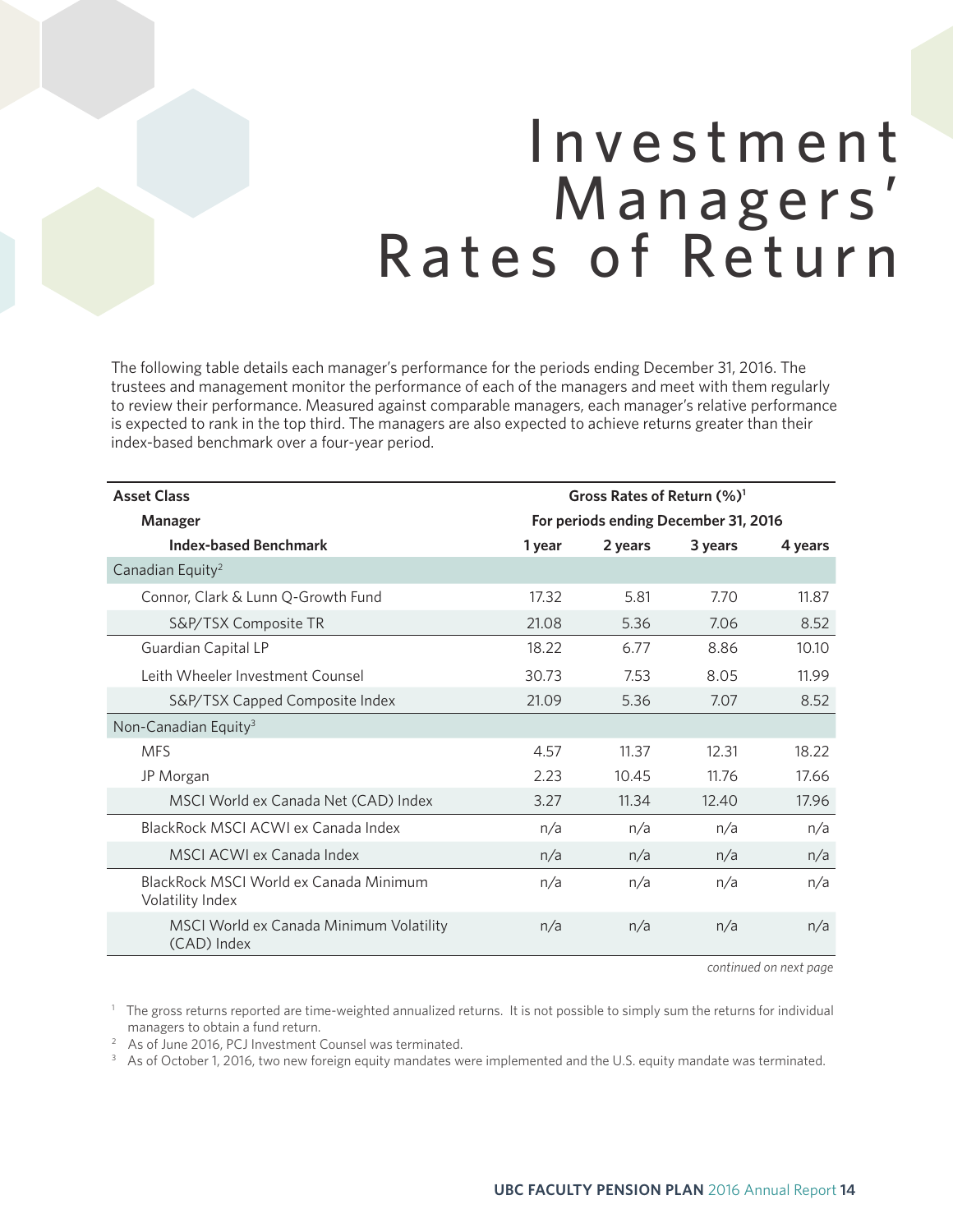### Investment Managers' Rates of Return cont'd

| <b>Asset Class</b>                         | Gross Rates of Return $(\%)^1$       |         |         |         |
|--------------------------------------------|--------------------------------------|---------|---------|---------|
| Manager                                    | For periods ending December 31, 2016 |         |         |         |
| <b>Index-based Benchmark</b>               | 1 year                               | 2 years | 3 years | 4 years |
| Fixed Income                               |                                      |         |         |         |
| AllianceBernstein                          | 3.38                                 | 3.31    | 5.29    | 3.61    |
| PIMCO Canada Corp.                         | 2.42                                 | 3.44    | 5.01    | 3.60    |
| SSGA/Windwise Canadian Universe Bond Index | 1.71                                 | 2.60    | 4.63    | 3.13    |
| FTSE TMX Canada Universe Bond              | 1.66                                 | 2.59    | 4.61    | 3.13    |
| BlackRock Inc. - Real Return Bond Fund     | 2.84                                 | 2.76    | 6.15    | 0.98    |
| FTSE TMX Canada Real Return Bond           | 2.86                                 | 2.83    | 6.17    | 0.99    |
| <b>Real Estate</b>                         |                                      |         |         |         |
| bcIMC - Realpool                           | 5.28                                 | 5.30    | 6.23    | 6.64    |
| <b>Bentall Kennedy</b>                     | 5.92                                 | 5.92    | 5.36    | 6.09    |
| Consumer Price Index + 4%                  | 5.50                                 | 5.55    | 5.52    | 5.45    |
| Money Market                               |                                      |         |         |         |
| Sun Life Financial Money Market            | 0.68                                 | 0.81    | 0.94    | 1.02    |
| FTSE TMX Canada Cdn 91-Day Treasury Bill   | 0.51                                 | 0.57    | 0.68    | 0.76    |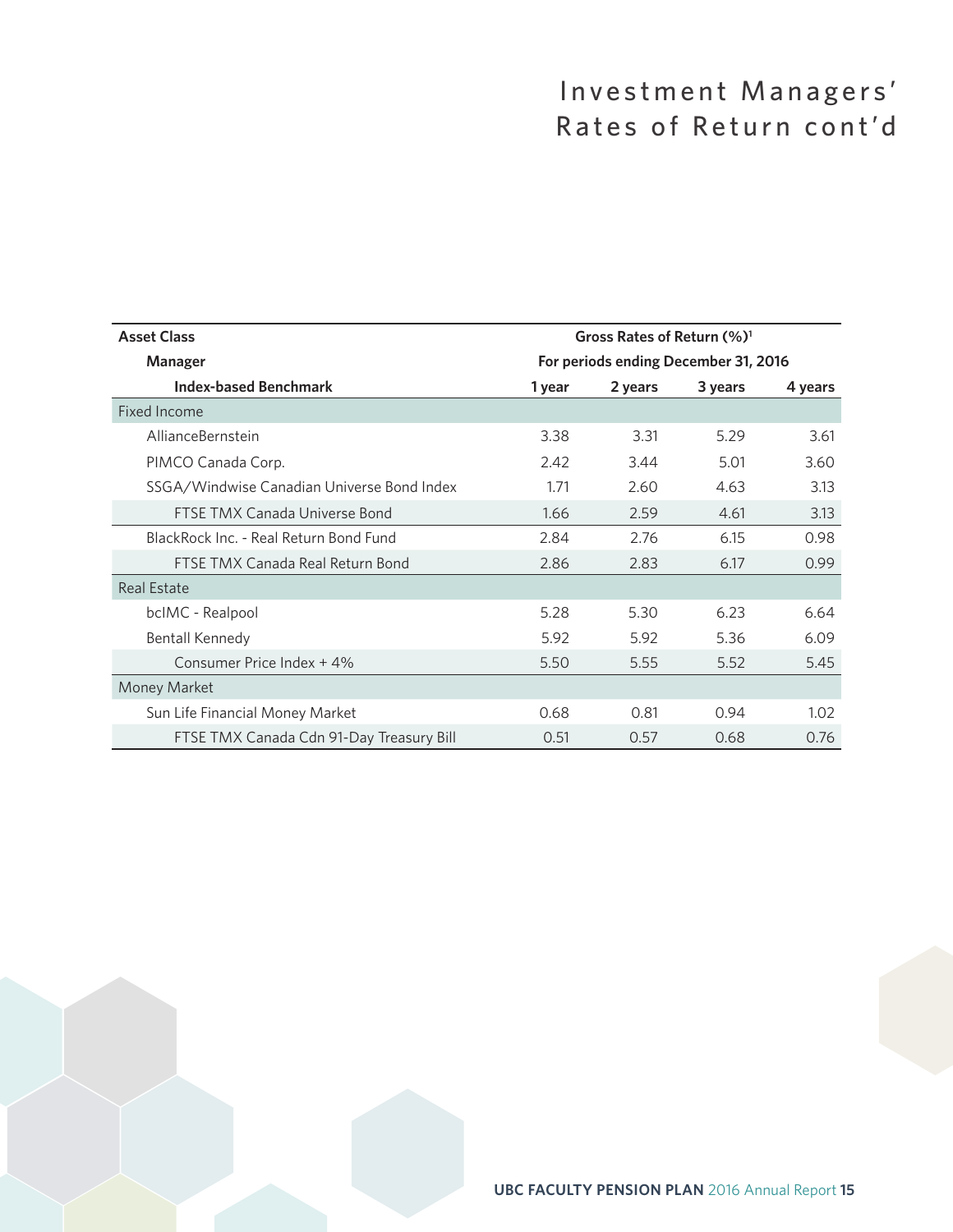# Plan Overview

The University of British Columbia Faculty Pension Plan, approved by Canada Revenue Agency (CRA), became effective April 1, 1967 to provide retirement, termination and death benefits for members of the faculty and administrative executive staff of the University.

As a defined contribution (money purchase) pension plan, both plan members and the University or other participating employers make contributions to the member's account, which together with investment earnings, is ultimately used to provide benefits at retirement, at termination of the member's employment, or upon the death of the member. The pension plan is registered federally under the Income Tax Act, Registration No. 0211987 and provincially under the British Columbia Pension Benefits Standards Act, Registration No. P085435.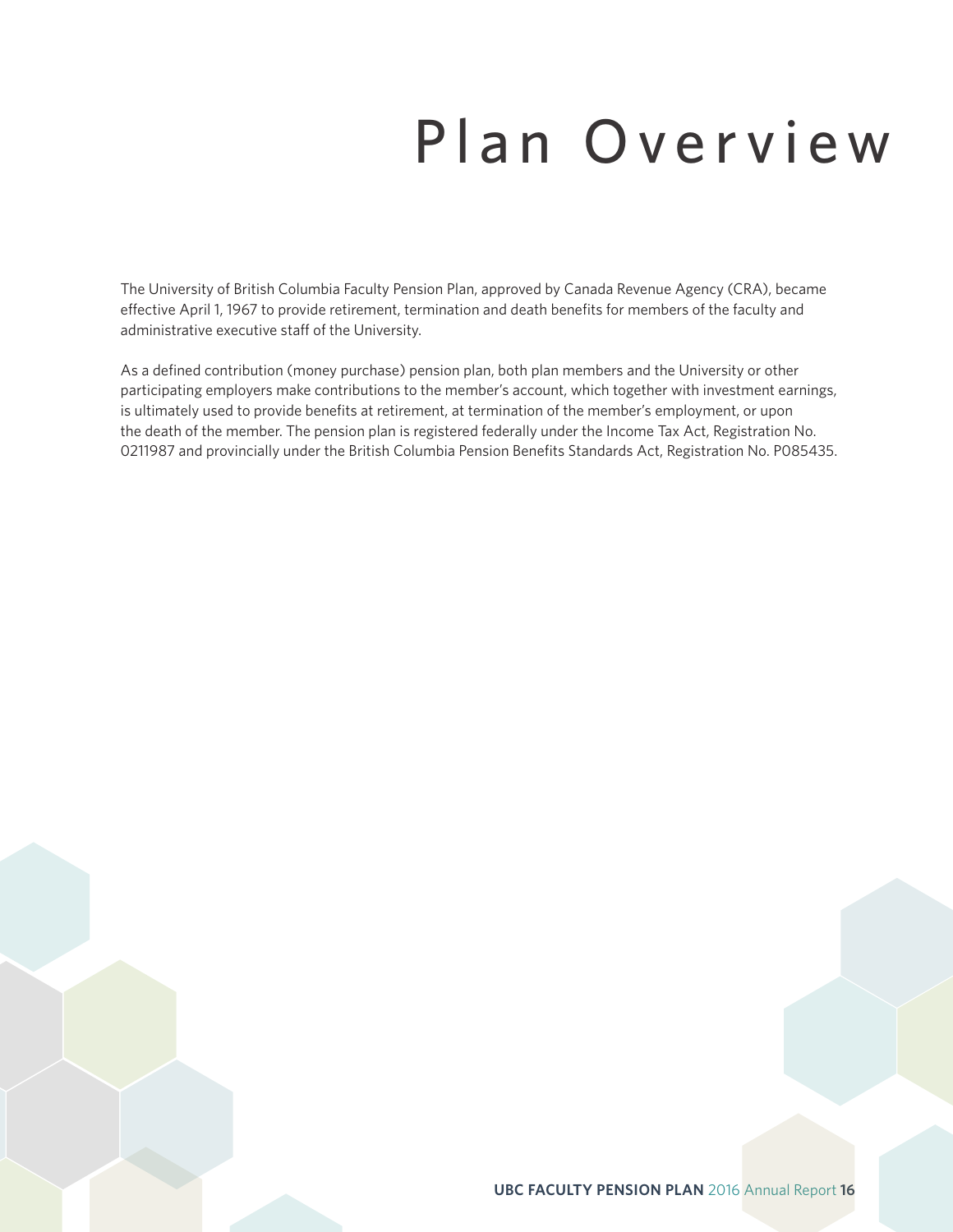# Board of Trustees

as at January 1, 2017

The UBC Faculty Pension Plan is administered by a pension board composed of eight trustees. Four trustees are elected by and from the members of the Plan and four are appointed by the University. The responsibilities of the Board are outlined in detail in the Plan's Governance Policy, available on the Plan's website.

> **Appointed by the UBC Board of Governors**

**Mr. Joost Blom, Chair** Professor, Faculty of Law Term expires: December 31, 2020

#### **Elected by Plan Members**

**Dr. Joyce Boon** Associate Professor Emerita, Biology, UBC Okanagan Term expires: December 31, 2020

**Dr. R. Kenneth Carty** Professor Emeritus, Political Science Term expires: December 31, 2018

#### **Dr. Joy Begley** Associate Professor, Sauder School of Business Term expires:

December 31, 2017

#### **Dr. Lorenzo Garlappi**

Associate Professor, Sauder School of Business Term expires: December 31, 2017

**Dr. Joanne Emerman** Professor Emerita, Cellular & Physiological Sciences Term expires: December 31, 2018

#### **Dr. Robert L. Heinkel, Vice-Chair** Professor, Sauder School of Business Term expires: December 31, 2019

**Mr. Vijay Verma** Researcher Emeritus, **TRIUMF** Term expires: December 31, 2019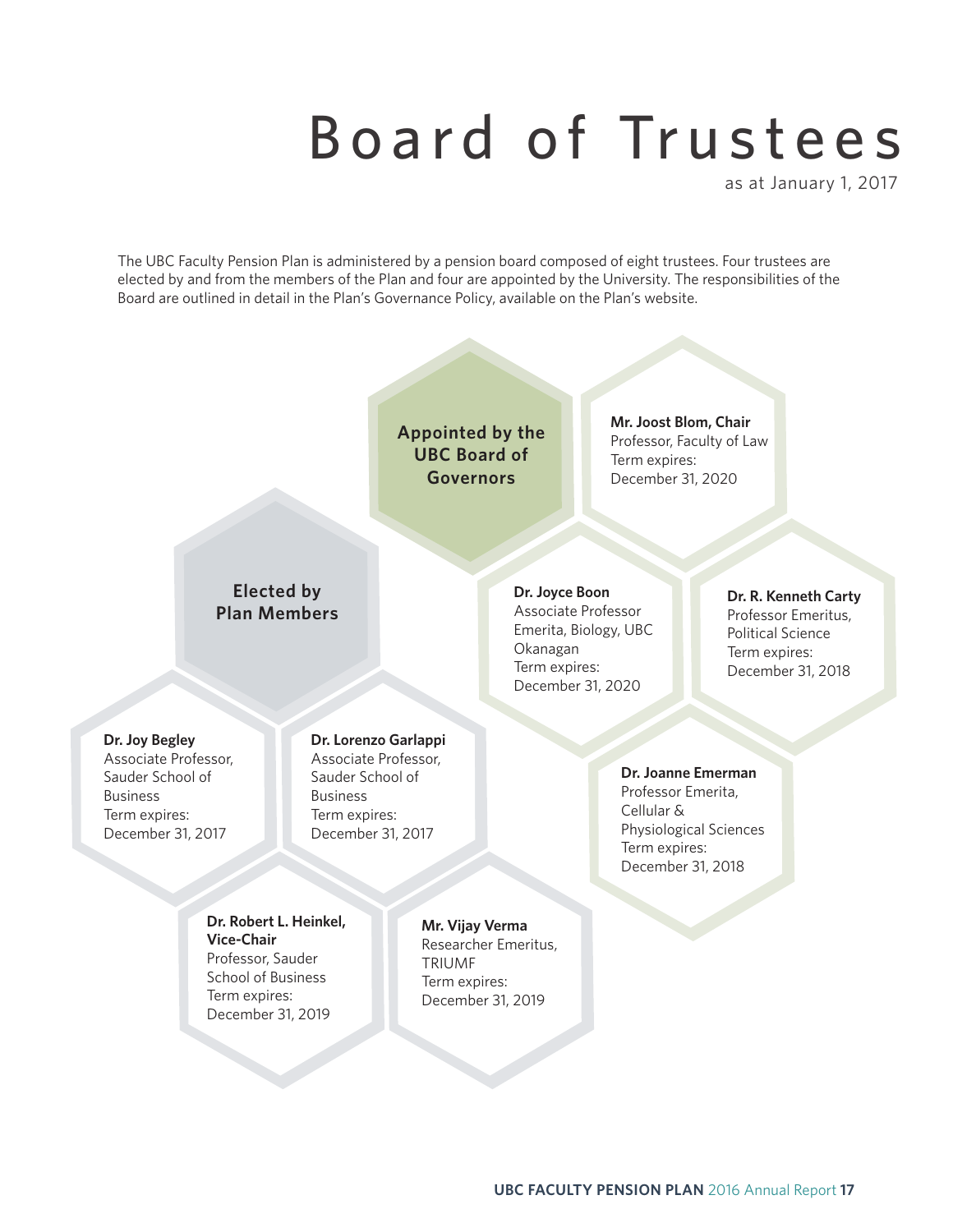### Management & Staff

**Orla Cousineau** Executive Director, Pensions

**Debbie Wilson** Associate Director, Pensions

**Lorraine Heseltine** Member Services Specialist

**Louise Mah** Pension Clerk

**GV Fragante** Systems Analyst

**Kathy Pang** Communications Manager

**Claudia Chan** Office Administrator

**Mike Leslie** Executive Director, Investments

**Diana Iampietro** Manager, Faculty Pension Plan

**Lily Lee** Member Services Associate

**Maricres De Leon** Pension Plan Accountant

**Helena Huynh** Systems Analyst

**Chelsey Maher** Communications Assistant

**Shirley Lim** Project Coordinator